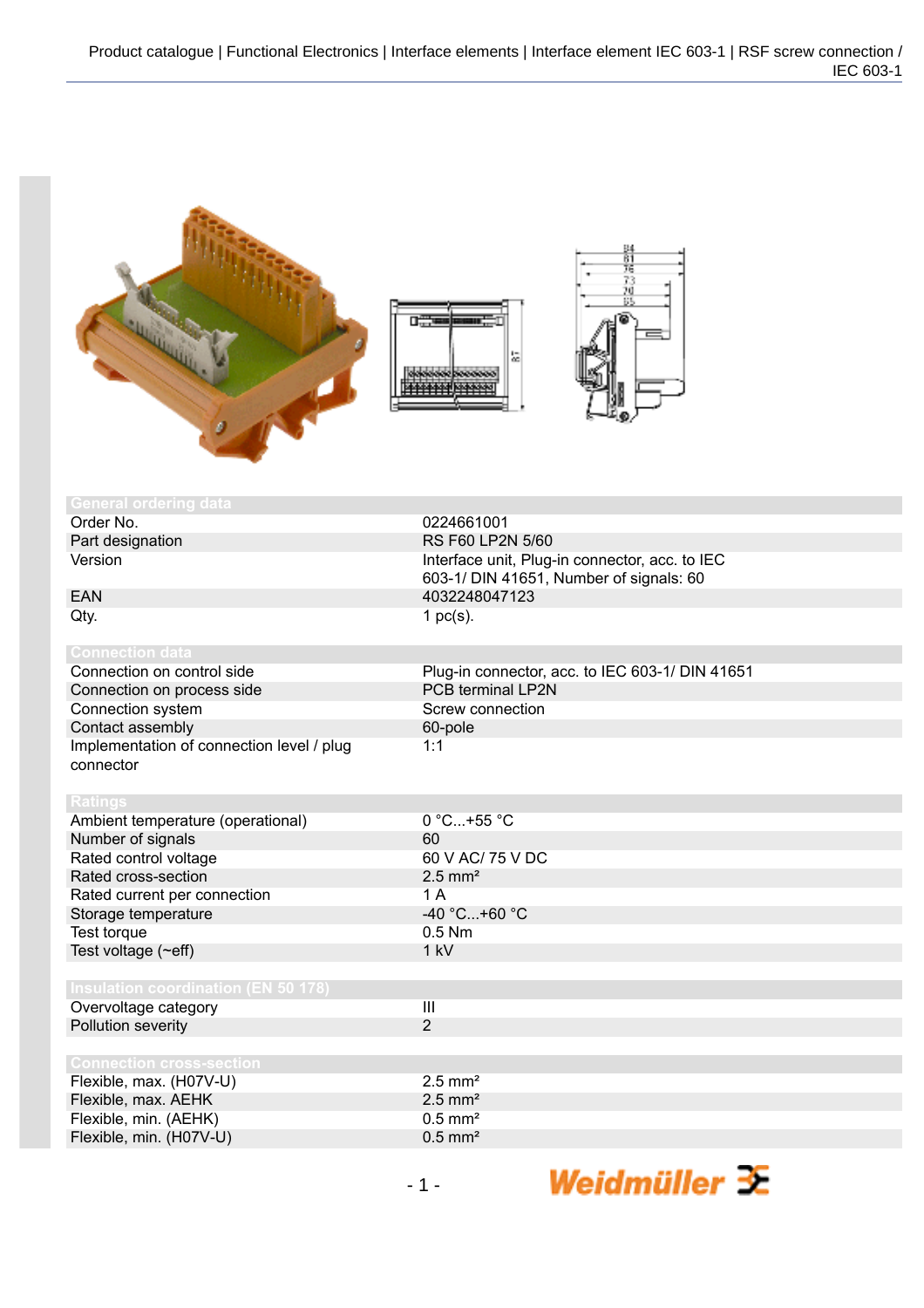| <b>Connection cross-section</b> |                       |
|---------------------------------|-----------------------|
| Solid, max. (H07V-U)            | $4 \text{ mm}^2$      |
| Solid, min. (H07V-U)            | $0.5$ mm <sup>2</sup> |
| Stripping length                | 7 mm                  |
| <b>Dimensions</b>               |                       |
| Clamping range, max.            | $4 \, \text{mm}^2$    |
| Clamping range, min.            | $0.5$ mm <sup>2</sup> |
| Clamping range, nom.            | $2.5$ mm <sup>2</sup> |
| Length                          | 87 mm                 |
| Height                          | 70 mm                 |
| Width                           | 180 mm                |
|                                 |                       |
| <b>Classifications</b>          |                       |
| <b>ETIM 2.0</b>                 | EC001419              |
| <b>ETIM 3.0</b>                 | EC001419              |
| eClass 4.1                      | 27-24-04-04           |
| eClass 5.0                      | 27-24-22-04           |
| eClass 5.1                      | 27-24-22-04           |

## **Similar products**

| Order No.  | <b>Part designation</b> | <b>Version</b>                                                                            |
|------------|-------------------------|-------------------------------------------------------------------------------------------|
| 0224961001 | RS F10 LP2N 5/10        | Interface unit, Plug-in connector, acc. to IEC 603-1/ DIN 41651,<br>Number of signals: 10 |
| 8012850000 | RS F10 LP3R 3/12        | Interface unit, Plug-in connector, acc. to IEC 603-1/ DIN 41651,<br>Number of signals: 10 |
| 0225061001 | <b>RS F14 LP2N 5/14</b> | Interface unit, Plug-in connector, acc. to IEC 603-1/ DIN 41651,<br>Number of signals: 14 |
| 8012860000 | RS F14 LP3R 3/14        | Interface unit, Plug-in connector, acc. to IEC 603-1/ DIN 41651,<br>Number of signals: 14 |
| 0225161001 | RS F16 LP2N 5/16        | Interface unit, Plug-in connector, acc. to IEC 603-1/ DIN 41651,<br>Number of signals: 16 |
| 8012870000 | RS F16 LP3R 3/18        | Interface unit, Plug-in connector, acc. to IEC 603-1/ DIN 41651,<br>Number of signals: 16 |
| 0224261001 | <b>RS F20 LP2N 5/20</b> | Interface unit, Plug-in connector, acc. to IEC 603-1/ DIN 41651,<br>Number of signals: 20 |
| 8012910000 | RS F20 LP3R 3/21        | Interface unit, Plug-in connector, acc. to IEC 603-1/ DIN 41651,<br>Number of signals: 20 |
| 0224861001 | RS F26 LP2N 5/26        | Interface unit, Plug-in connector, acc. to IEC 603-1/ DIN 41651,<br>Number of signals: 26 |
| 8012920000 | RS F26 LP3R 3/27        | Interface unit, Plug-in connector, acc. to IEC 603-1/ DIN 41651,<br>Number of signals: 26 |
| 0224361001 | RS F34 LP2N 5/34        | Interface unit, Plug-in connector, acc. to IEC 603-1/ DIN 41651,<br>Number of signals: 34 |
| 8012930000 | RS F34 LP3R 3/36        | Interface unit, Plug-in connector, acc. to IEC 603-1/ DIN 41651,<br>Number of signals: 34 |
| 0224461001 | <b>RS F40 LP2N 5/40</b> | Interface unit, Plug-in connector, acc. to IEC 603-1/ DIN 41651,<br>Number of signals: 40 |